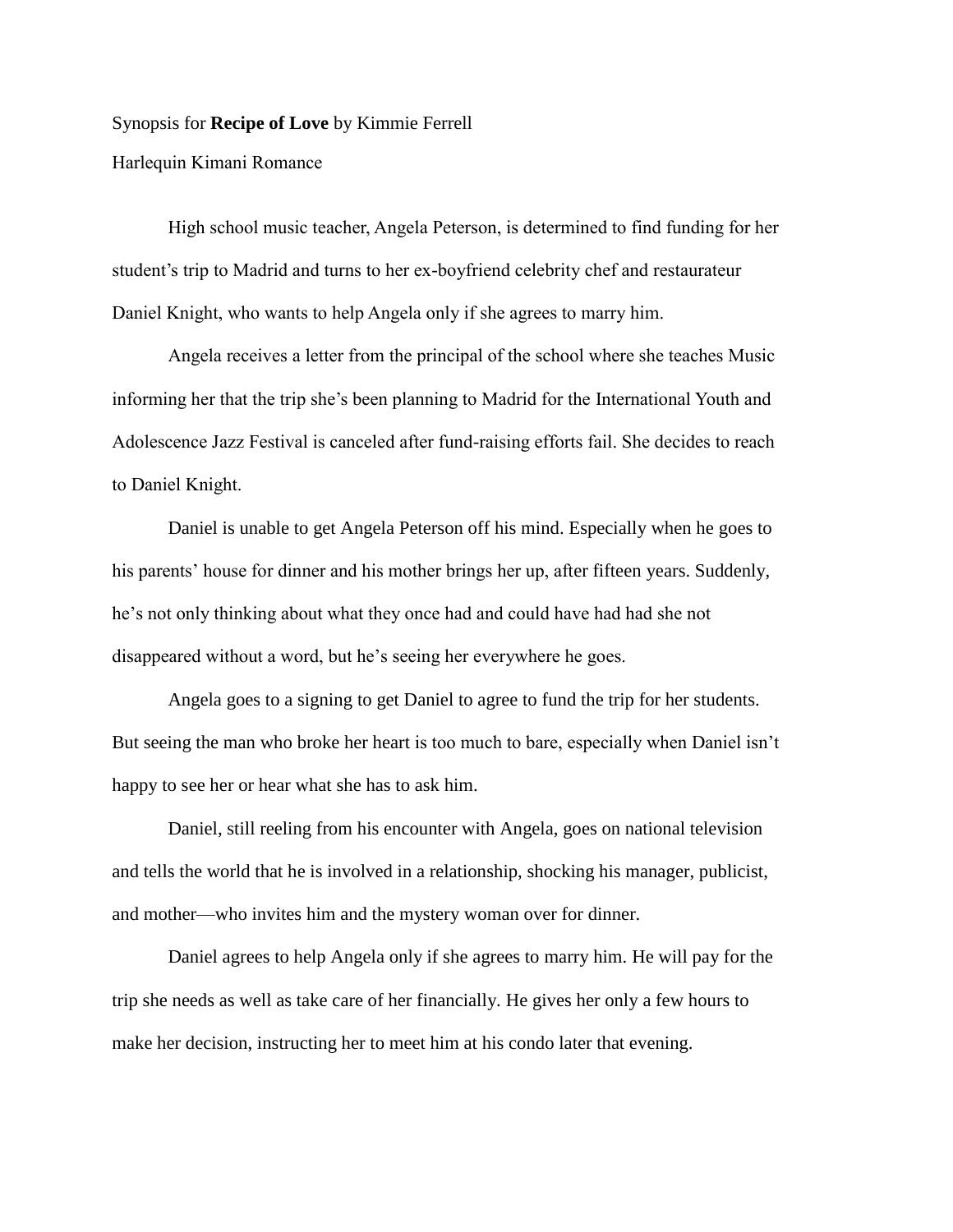Angela arrives to Daniel's condo, ready to get their meeting over and done with. She accepts the terms of his proposition, agreeing to marry him and attend the dinner at his parents' house, which would reintroduce her to his family.

Daniel's family is shocked to see that the woman Daniel is dating is none other than his childhood bestfriend, Angela. Daniel waits until everyone, his family and Angela's parents are together in one room and proposes to Angela. She accepts.

Angela meets with the principal to explain that funding for the trip has come through from an anonymous source, however, her news is not met with joy. The principal is extremely unhappy and threatened Angela's job. After meeting up with Daniel, the two bump into Daniel's ex-girlfriend, Janelle.

Unable to put her feelings for seeing Janelle aside, Angela finally tells Daniel that the reason she left fifteen years ago was because she saw him and Janelle kissing by his locker. Daniel explains that it was a misunderstanding.

The wedding is a few weeks away and Daniel admits to himself that he is truly in love with Angela. He sets out to make her fall in love with him, while dealing with mysterious circumstances at his restaurants.

Angela learns that brake lines on the truck were cut, leading her to believe that someone is trying to kill her. She overhears a conversation with Daniel, his brother and cousin, who also believes that someone is out to harm her.

Now married, Angela and Daniel arrive at their condo. Daniel instructs Angela to prepare for bed, but doesn't join her. Confused, she goes to him in an attempt to seduce him on their wedding night. Daniel discovers Angela is a virgin.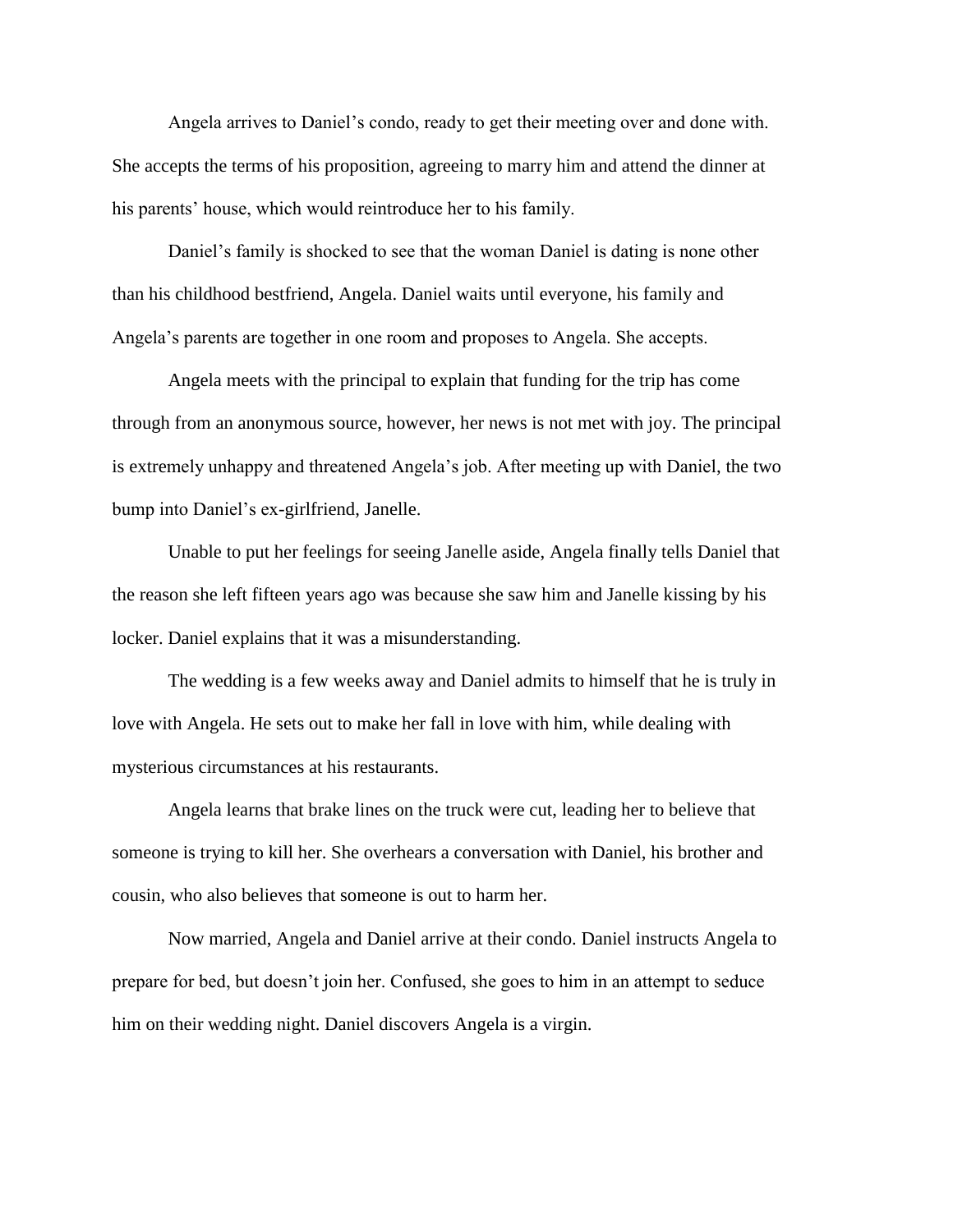Vandalism happens at one of Daniel's restaurant. The windows are smashed in. It's one of the few things that has happened to his business, but he still believes they have nothing in common. His main focus is finding out who cut the brakes on Angela's truck, so he enlists the help of his cousin, a private investigator.

Unable to deny her feelings any longer, Angela admits to Daniel that she loves him. He finds out from his cousin that the GPS system in Angela's car was tampered with and the identity of the person who was causing issues at his restaurant.

Angela is called into the Principal's office where she is questioned about the donations the band's been receiving. She is placed on leave. At home, she receives a text message from an unknown number that contains pictures of Daniel carrying his exgirlfriend into a hotel room. She packs her things and leaves.

After arriving home to an empty house, Daniel goes Angela's job with information about who cut the brakes. The principal admits to everything, stating that Daniel's ex is her biological daughter and they worked together to ruin Angela's life. She is placed under arrest. Daniel flies to Madrid and informs Angela of everything.

## **Editor's Critique:**

The first paragraph of this synopsis is effective in that it provides basic information about the hooks—celebrity chef hero, marriage of convenience—right off the bat. I was definitely compelled to read more.

This synopsis does a good job of clearly listing the story's major plot points, but often the connection between these events isn't clear, and I didn't always understand the motivation behind the characters' actions. Why does Daniel feel he needs to coerce Angela into a marriage of convenience, rather than simply asking her out and pursuing their relationship in a more traditional way? Why does Angela agree? Although it would certainly be nice for her students to take a trip to Europe, it's not ringing true to me that a high school teacher would sign her life